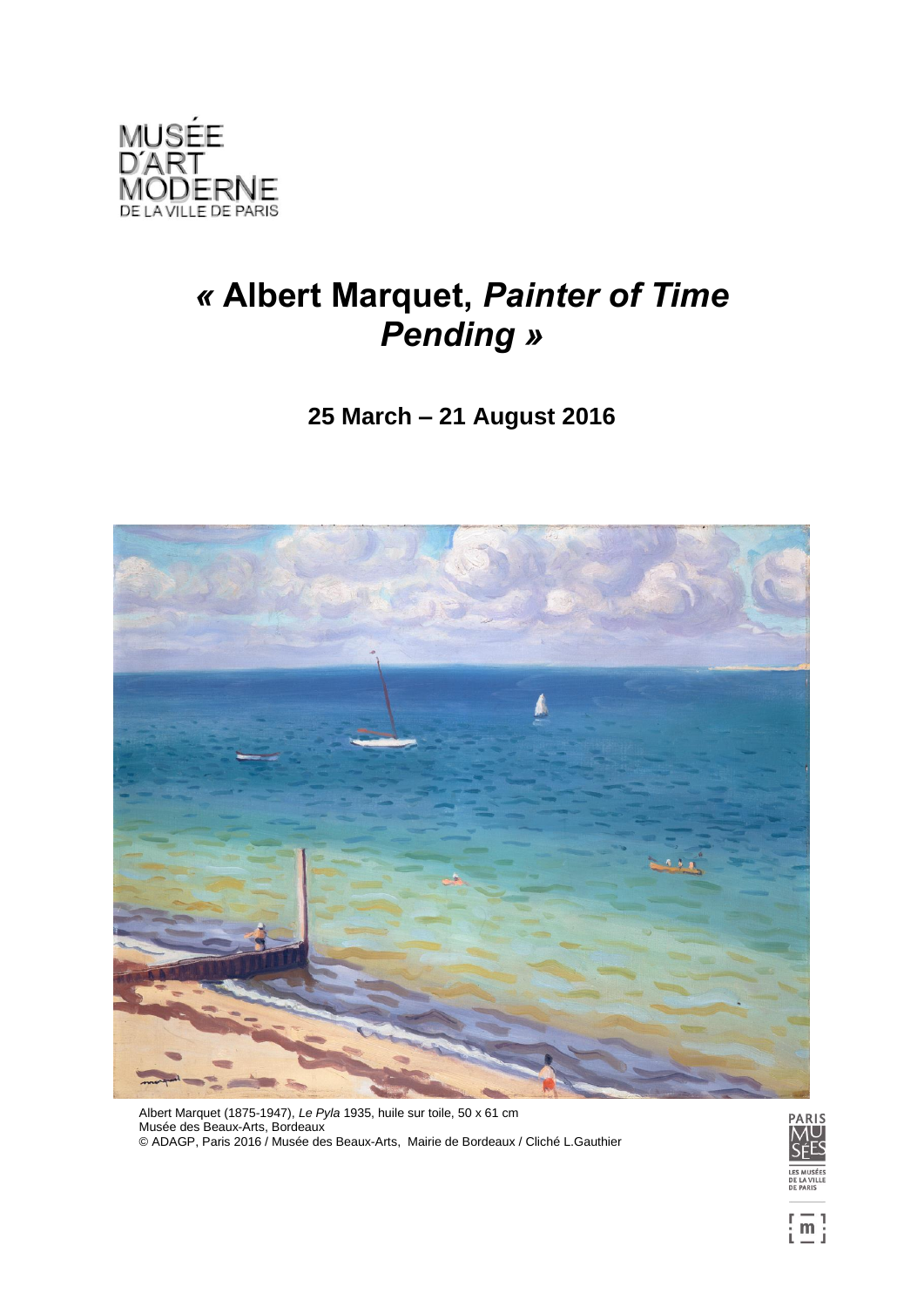# **SUMMARY**

| Press release                | page 3 |
|------------------------------|--------|
| <b>Exhibition layout</b>     | page 4 |
| <b>Practical information</b> | page 7 |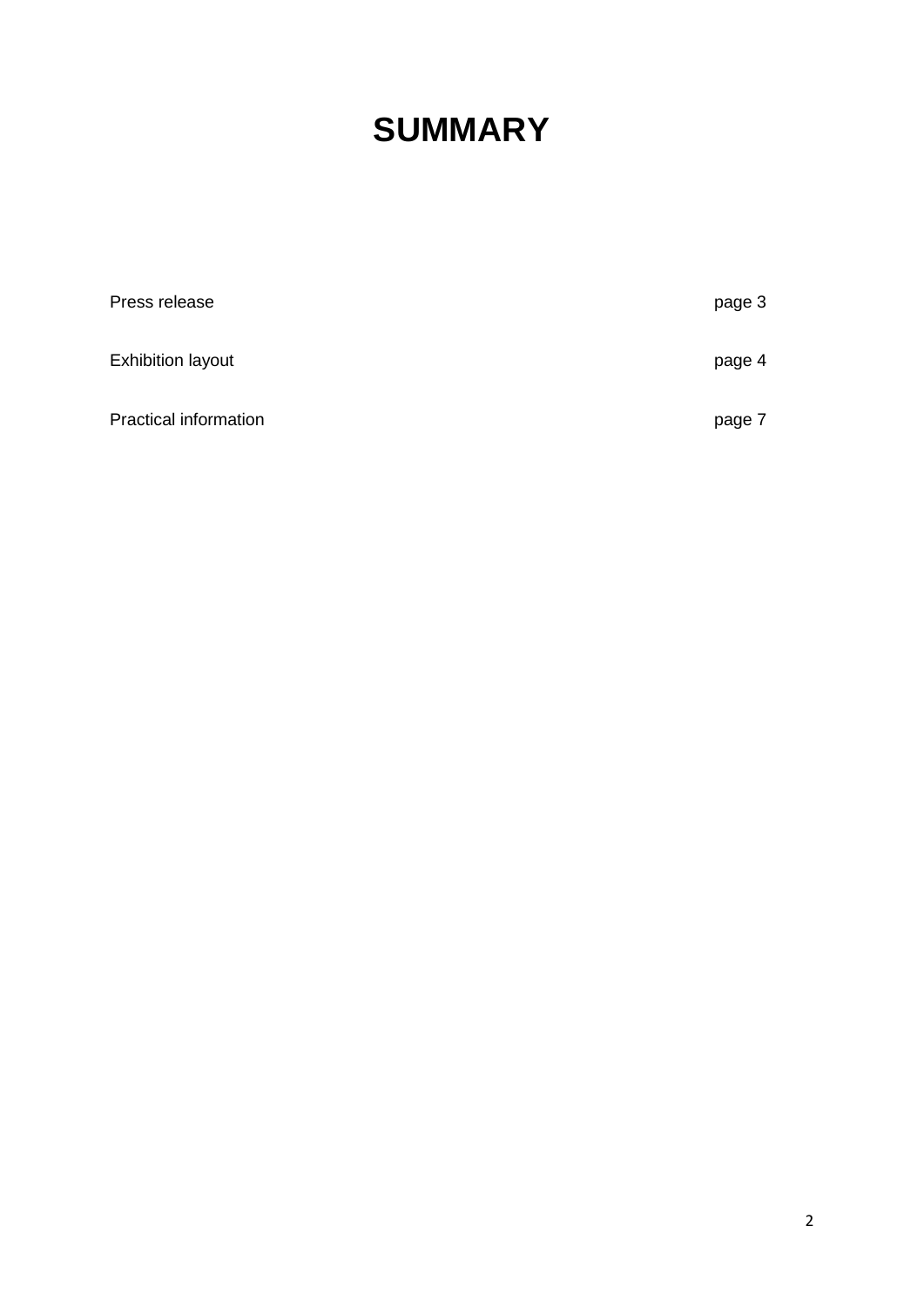

# *Albert Marquet Painter of Time Pending*

25 March – 21 August 2016

**Press preview :** Thursday 24 March, 11 am – 2 pm **Opening :** Thursday 24 March, 6 – 9 pm

**The Musée d'Art Moderne is commemorating Albert Marquet (1875– 1947) with a major monographic exhibition of over one hundred paintings and drawings, some of them being shown in France for the first time.** 

**The chronological and thematic layout of the exhibition allows viewers to rediscover an artist who defies pigeonholing, and who evolved with the movements of his time – from Post-Impressionism to Fauvism – without ever losing his stylistic independence.**

Marquet spent his life travelling between the shores of the Mediterranean and the banks of the Seine, with landscape and water his favourite subjects. He shaped his oeuvre far from the artistic squabbles of his time, maintaining an unswerving friendship with Henri Matisse, whom he met in Gustave Moreau's studio in 1892.

Of the Fauvism that marked his beginnings, he clung to only a few characteristics: formal simplification, a relative empowerment of colour and an appearance of rapid improvisation. His real goal was a tonal harmony that would lay bare the essentials as he sought to encapsulate his subjects with fidelity and balance and, as he put it, "to paint like a child without forgetting Poussin."

The exhibition scenography uses the different aspects of the Marquet oeuvre to highlight a constant quest for modernity, from the early works painted alongside Matisse in Paris and Arcueil, his Fauvist period, and the characteristic nudes, part academic study and part sensual confrontation, through to his obsession with landscape in variations and series: what critic Jean Cassou would term "this very particular optical domination of the world", at once modern and timeless.

The catalogue offers the opportunity to catch up with all the latest research into Marquet, with contributions from art historians like Isabelle Monod-Fontaine, Claudine Grammont, Pierre Wat and Donatien Grau, and input from the Wildenstein Institute.

Organised by the Musée d'Art Moderne, the exhibition will subsequently be on show at the Pushkin Museum in Moscow from October 2016 to January 2017.



Albert Marquet (1875-1947), *Vue du Port de Havre (Le Quai de notre Dame),* vers 1911, huile sur toile, 65 x 81 cm, Fondation Collection E.G. Bührle, Zurich © Adagp, Paris 2016 © Fondation Collection E.G. Bührle, Zürich / ISEA

**Museum Director** Fabrice Hergott

**Exhibition curator** Sophie Krebs

#### **Visitor information**

Musée d'Art moderne de la Ville de Paris 11 Avenue du Président Wilson 75116 Paris Tel. 01 53 67 40 00 www.mam.paris.fr

Open Tuesday – Sunday  $10$  am  $-6$  pm Late night Thursday 10 pm

**Admission Full rate:** 12 € **Concessions:** 9 €

**Catalogue** published by Paris Musées,  $42 \in$ 

**Cultural activities** Information and bookings Tel. 01 53 67 40 80

**Press Officer** Maud Ohana maud.ohana@paris.fr Tel. : 01 53 67 40 51



**#expoMarquet** 





A V C - CHARITY

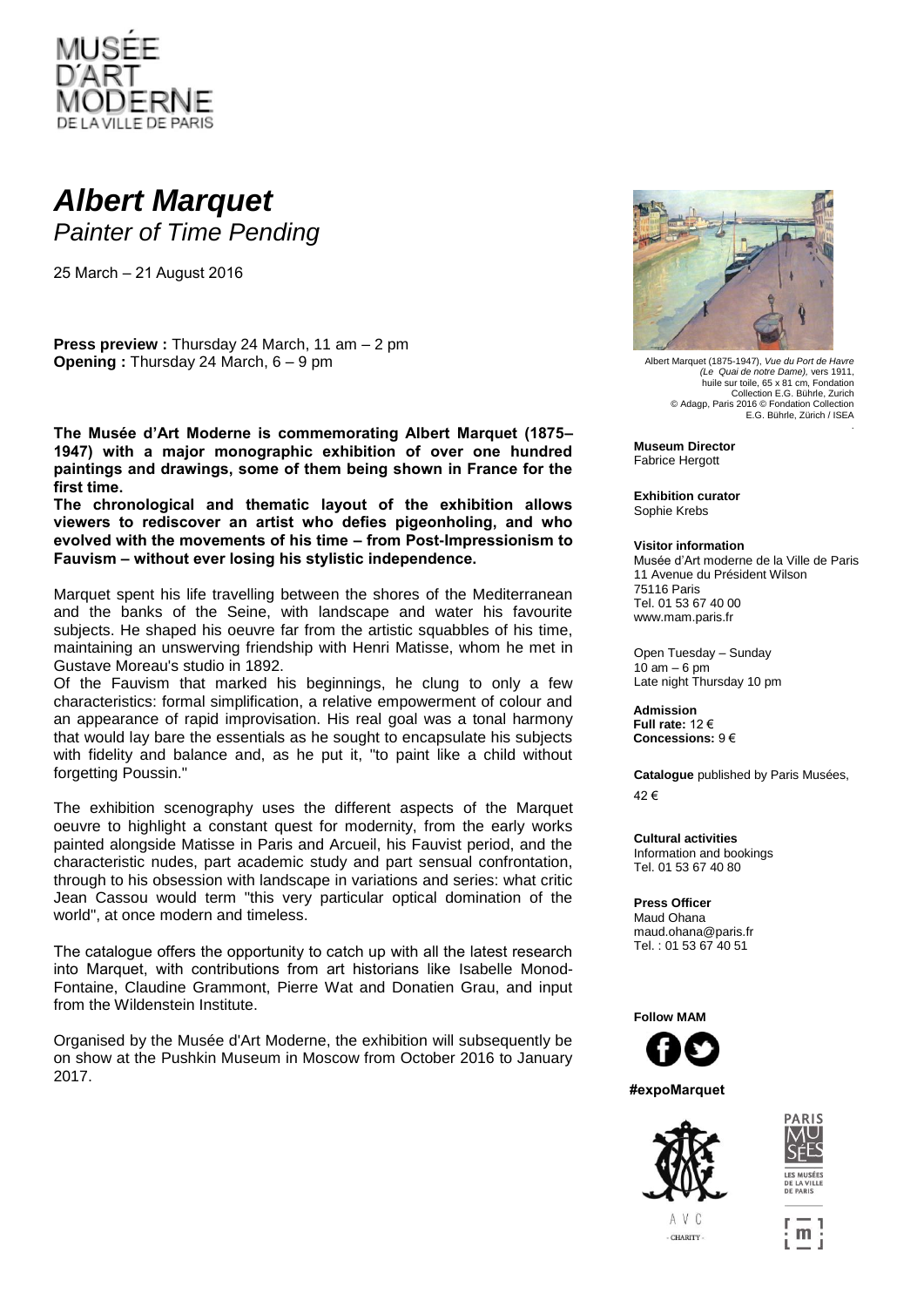# **Exhibition layout**

### **Learning his craft (1899 – 1913)**

Marquet enrolled in Gustave Moreau's atelier at the Beaux-Arts in Paris in 1895. At the time nude drawing from life and the study of the Old Masters were the underpinning of an academic system Marquet would tweak in his *Nu dit "fauve"* (Fauve Nude): the model is shown upright on the modelling stand in three-quarter back view , surrounded by student painters in Manguin's studio; the subject is "academic", but the vivid colouring, avoiding local tone with Divisionist brushstrokes in the Signac manner, presages the advent of Fauvism. In the 1910s Marquet systematically resorted to models in his studio on the Quai Saint-Michel. The colours are not as vivid as in his earlier years; instead, he uses light to reveal the body as graceful and harmonious. He avoids detail, too, preferring an overall perception of the body. The model's face is often hidden or in shadow, as in *Nu à contre-jour* (Nude in Backlight) of 1909–1910. Gradually the erotic component became more overt: this was no longer just a model, but the subject of his desire – Yvonne, his favourite model and his companion at the time. He was also painting portraits, often of friends or family members, but in later years he returned to the genre only occasionally. The appeal of his *Sergent de la Coloniale* (Sergeant of the Colonial Regiment) lies in the use of black to highlight the gold of the stripes and epaulettes and in its subject's haughty expression.

#### **Working from life**

Marquet drew in various media – pencil, pastel, ink, watercolour – all his life. Although he initially adhered to the demands of the academic approach, between 1899 and 1910 he adopted a more elliptical blend of silhouette and caricature. He honed his technique in the street, with Paris as his "hunting ground". In 1904 he was commissioned to illustrate Charles-Louis Philippe's novel *Bubu de Montparnasse*, but the publisher rejected his drawings. Marquet, nonetheless, had the gift of catching ordinary people in typical poses, neatly pointing up their foibles without recourse to sarcasm. Here he created a little world all of its own, one he would use as a "basic store of human character types to be introduced into his landscapes." These are little paintings in their own right, simple, serene and sensitive, with the added benefit of colour. He seems, too, to have used drawing as an exercise – like a musician practising his scales.

#### **Making landscapes (1899 – 1904)**

Between 1899 and 1904 Marquet and Matisse went painting from life together in the Paris suburb of Arcueil, but also in Paris itself, in the Luxembourg Gardens. Learning from his companion, Marquet developed "his" landscape, whose spatial organisation was shaped by a personal use of structure and line: the cube (house, cathedral), the vertical (chimney, streetlamp, tree), the diagonal for creating depth (towpath, pile of sand, embankment, the wash on a river), and the horizontal (bridge). He would continue to organise space this way all his life. This period also saw the appearance in his work of pure colour, laid on in directional brushstrokes learned from Cézanne: yellow, green and red were juxtaposed, saturating the space and banishing traditional perspective. These small landscapes come close to being the most "Fauve" works he ever painted. He resorted, too, to pastel, creating interrelated areas of solid colour – yellow, green, blue, pink, etc. – that were made vibrant by the texture of the paper, and slipping in occasional details: a lamppost, a tree, a spire. He was already showing his interest in features of urban and industrial settings: factory chimneys, streetlamps, arched bridges, river barges and locks.

## **A fauve in Normandy (1906 – 1911)**

Marquet returned to Normandy regularly throughout his life. On one of his first stays, in 1906, he was accompanied by Raoul Dufy, a native of Le Havre, and the two had many subjects in common: boats decked with pennants, Bastille Day celebrations, tents on the beach at Sainte-Adresse, and posters.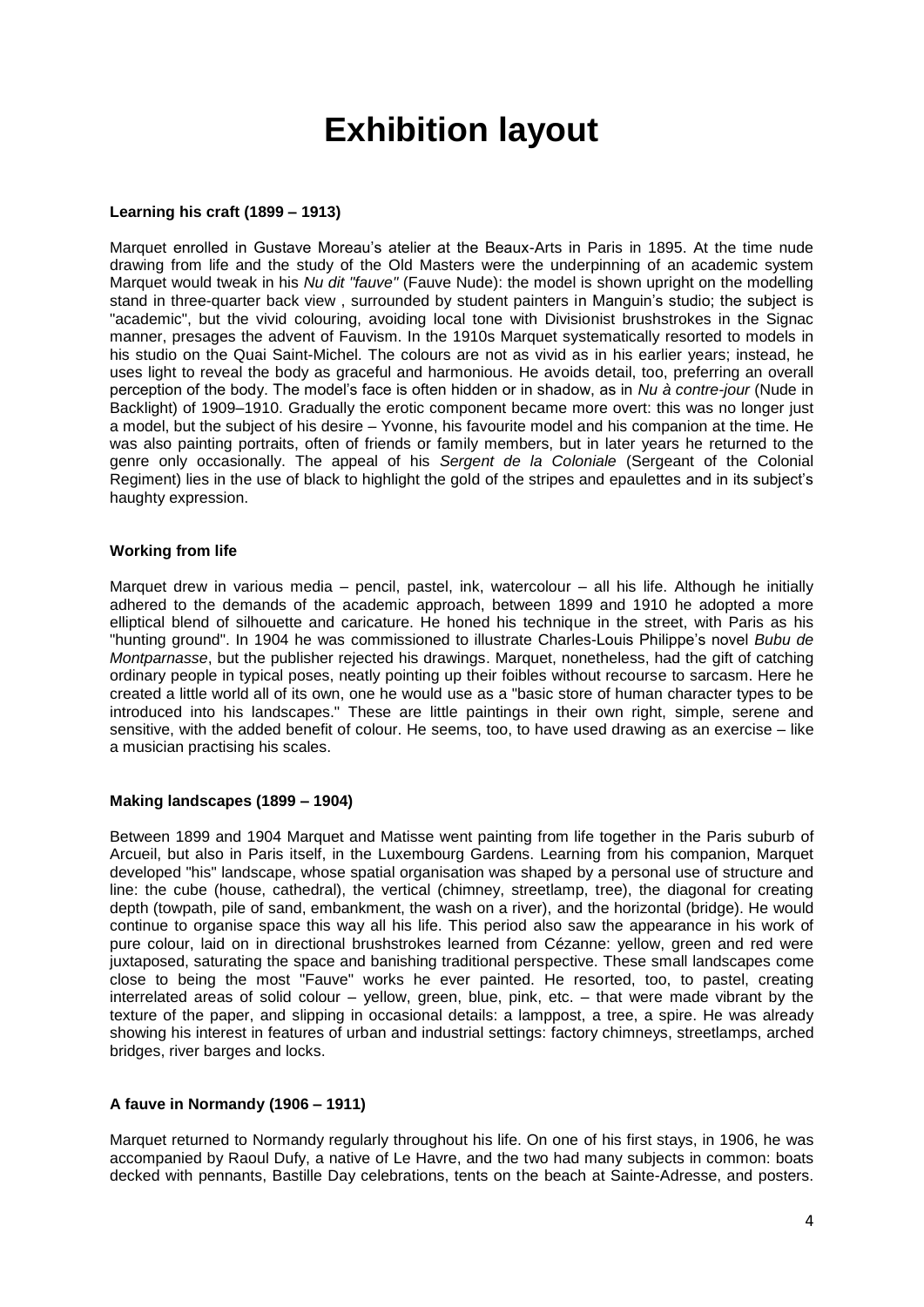But while Dufy was a master of the lively brushstroke and chromatic boldness, Marquet was uncomfortable with vivid colours, preferring those that were more restrained but still, in their own way, just as daring – pink for example. *La Plage de Fécamp* (The Beach at Fécamp) is one of his most accomplished pictures from this period: in the foreground – this was exceptional for him – he settled for the "amorphous humanity" of two uniformed sailors contemplating a beach that emanates serenity. What interested him most, though, was the port at Le Havre: the silhouette of the city, the harbour basins, the jetties – crowded or empty – and the world of boats big and small, with their oars and sails. Not to mention the permanent presence of water, either calm or plashing with wiggly brushstrokes.

### **Ports (1905 – 1938)**

The painter Claude Lorrain is famed for his views of idealised harbours, with their comings and goings of sumptuous galleons. Marquet, by contrast, turned the port into a modern, feverishly living landscape, the swell stirred up by its traffic mingling with the smoke from tugs and the steam from all sorts of vessels. To this he added the industrial poetry of busy wharfs, the silhouettes of dockers and the spikes of cranes and streetlights; the docks were the new emblems of modernity, just as stations had been for the Impressionists. From Marseille to Stockholm, from Le Havre to Hamburg, Marquet shows the same monochrome spectacle: leaden sky, black water, white smoke, the grey haze that blots out detail.

### **Paris, The Seine (1905 – 1947), Notre-Dame**

When starting out Marquet had, of course, painted cityscapes of Paris, but with his moves to the Quai des Grands-Augustins in 1905 and then the Quai Saint-Michel in 1908, two views came to dominate: downstream the Seine embankments, the bridges and the Louvre, and upstream Notre Dame. Looking out and down from the calm of his studio – like his neighbour, Matisse – he painted countless, differently framed views of the cathedral. One result was a series: he had doubtless seen Claude Monet's Rouen Cathedral series at the Durand-Ruel gallery in 1904. Preferring the misty or snowy weather that shrouded Notre Dame in grey, he blurred the details to the point of leaving only a massive, ghostly outline. Snow also allowed him to do away with depth and paint in black and white: his areas of solid white contrast powerfully with the small black silhouettes of the passers-by and the composition's lines of force.

#### **Paris, The Seine (1905 – 1947), Les Quais**

The views of the Seine embankments as painted by Marquet from 1899 until his death in 1947 offer incredible variety, but three features stand out: the right and left banks, the bridges and the Seine itself. He compositional method was changeless: a diagonal to mark the flow of the river and a horizontal – the bridge – to strike across the image and create a horizon. To this he added the hectic life of the city: on the banks were horse-drawn vehicles, automobiles, strollers, workmen and dockers; and on the river, barges, laundries and boats belching swirls of white. In winter bold use of weather effects – mist, rain, snow – were used to subvert the city's architectural structure, while summer triggered compositions in which the sharp, elongated shadows of trees and vehicles contrast powerfully with the landscape elements. These different aspects are subsumed in firmness of composition and a unifying gaze that eliminates detail.

# **Mirrored landscapes (1908 – 1936)**

Marquet had a permanent, obsessive predilection for water: seashores, lakefronts, riverbanks. He developed a type of landscape whose lines of force and perspective hardly ever varied, and his choice of places to paint in the course of his travels did little to diversify his compositional approach. Rivers provided the inspiration for remarkable landscapes. Like Monet he was attracted to banks shaded by trees and greenery whose reflection in calm water gave rise to a dual but reversed image. However, he was not at all interested in the diffraction caused by ripples: he preferred to double his images by playing down the changes in reflected colour and retaining the shape of his trees. Green thus pervades the canvas, inducing an enigmatic quality verging on the abstract.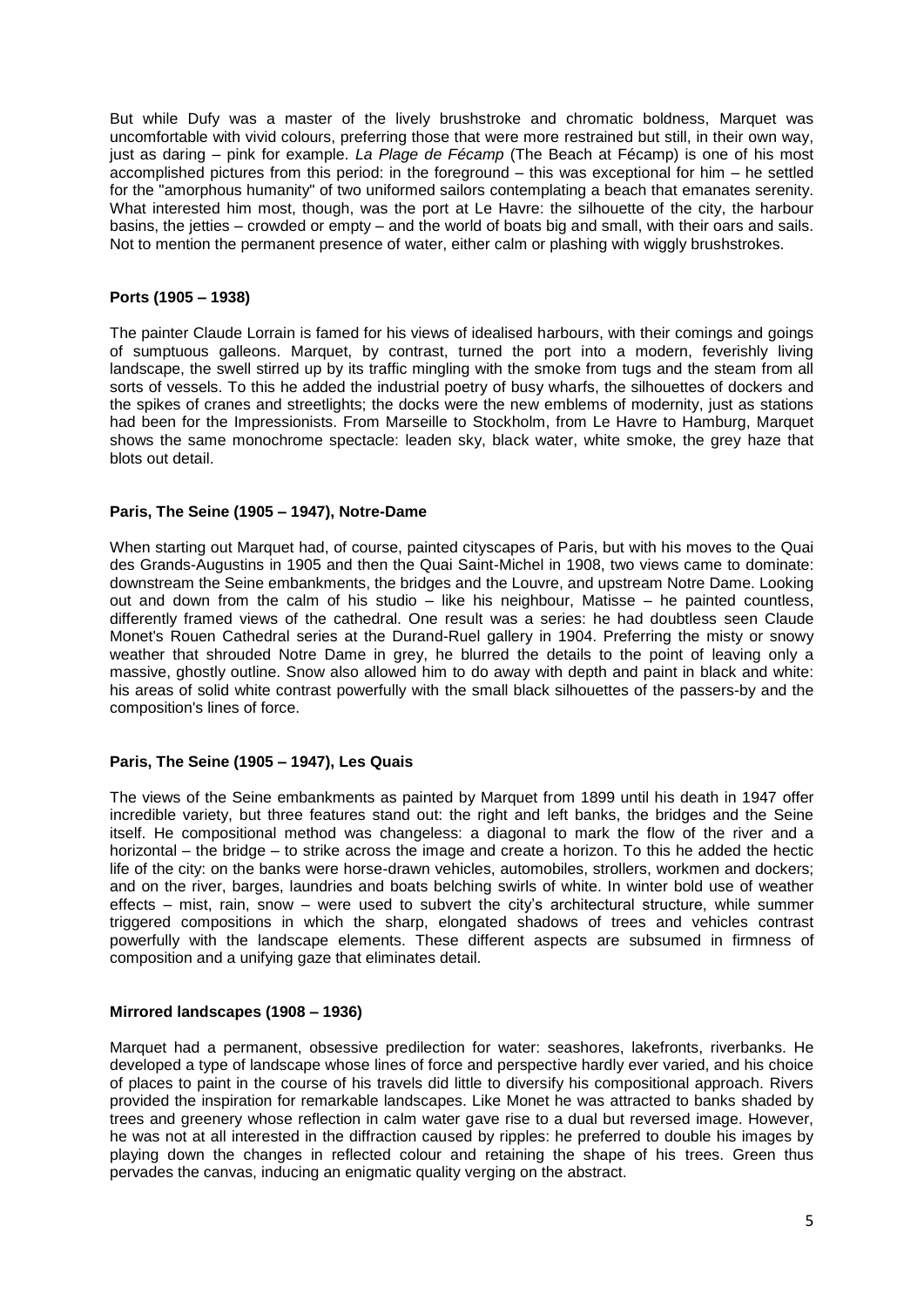### **Sea shores (1926 – 1936)**

Marquet was also interested in the interconnections between the three elements: water, air and earth. Gently lapping water or waves in a storm are matched by translucent or cloudy skies intercut with mountains, curtains of greenery or beaches pure and simple. The beach was one of Marquet's favourites, present in his work since the Fauve days with Raoul Dufy; he returned to it in the 1930s when he stayed at Les Sables-d'Olonne, Le Pyla and La Goulette. Gone are the wind-whipped Normandy beach tents, replaced now by bathers and small rowing or sailing boats, signs that leisure activities had become more widely accessible. Always in search of an elevated vantage point, Marquet used the beach as a dynamic diagonal in structuring his compositions. The effects of light and the ebb and flow of the tides were an opportunity to introduce decorative shapes and unexpected colours, while working in watercolour enabled a prolific output of beach and shoreline scenes.

### **Algiers, city of white (1924 – 1943)**

Marquet spent part of his life in the East, but never succumbed to the lure of Orientalism. He took only a minimal interest in Arabic-Moorish architecture (the mosque) and Mediterranean vegetation (a few palm trees). Nothing in his work distinguishes Algiers from a city like Marseille, its rival across the water. While he created an image of Paris as grey, snowbound and wrapped in mist, we cannot help noticing that he gradually reduced Algiers to the life of its port and the colour white (the mosque, army headquarters). At the same time, the city's port and bay provided an endlessly renewed spectacle. Marquet captured the merchant port of the 1920s, then the military port of the Second World War years, with liners at anchor being replaced by cuirassiers on manoeuvres. In these pictures we sense the patriotic leanings also attested to by the discreet presence of the French tricolour.

#### **The view from the window (1932 – 1946)**

Since the publication of Alberti's *De pictura* (*On Painting*) in 1436, the window had become an inseparable element of perspective. It was, in addition, the source of the codes of landscape painting. Even when absent from from Marquet's pictures, the window remains implicit. He frames the landscape, rendering it more blurred and distant while slipping in aspects of his everyday life – a flowerpot, an easel – for extra colour. He is also one of the few artists to have taken the window as a subject in its own right, sometimes delighting in the dazzling light that suddenly comes pouring into his studio. He had always painted landscapes seen through windows, but towards the end of his life these little pictures became more frequent. One of his last works, *Persienne verte* (Green Shutters), offers a restrained rendering of light filtering through closed shutters.